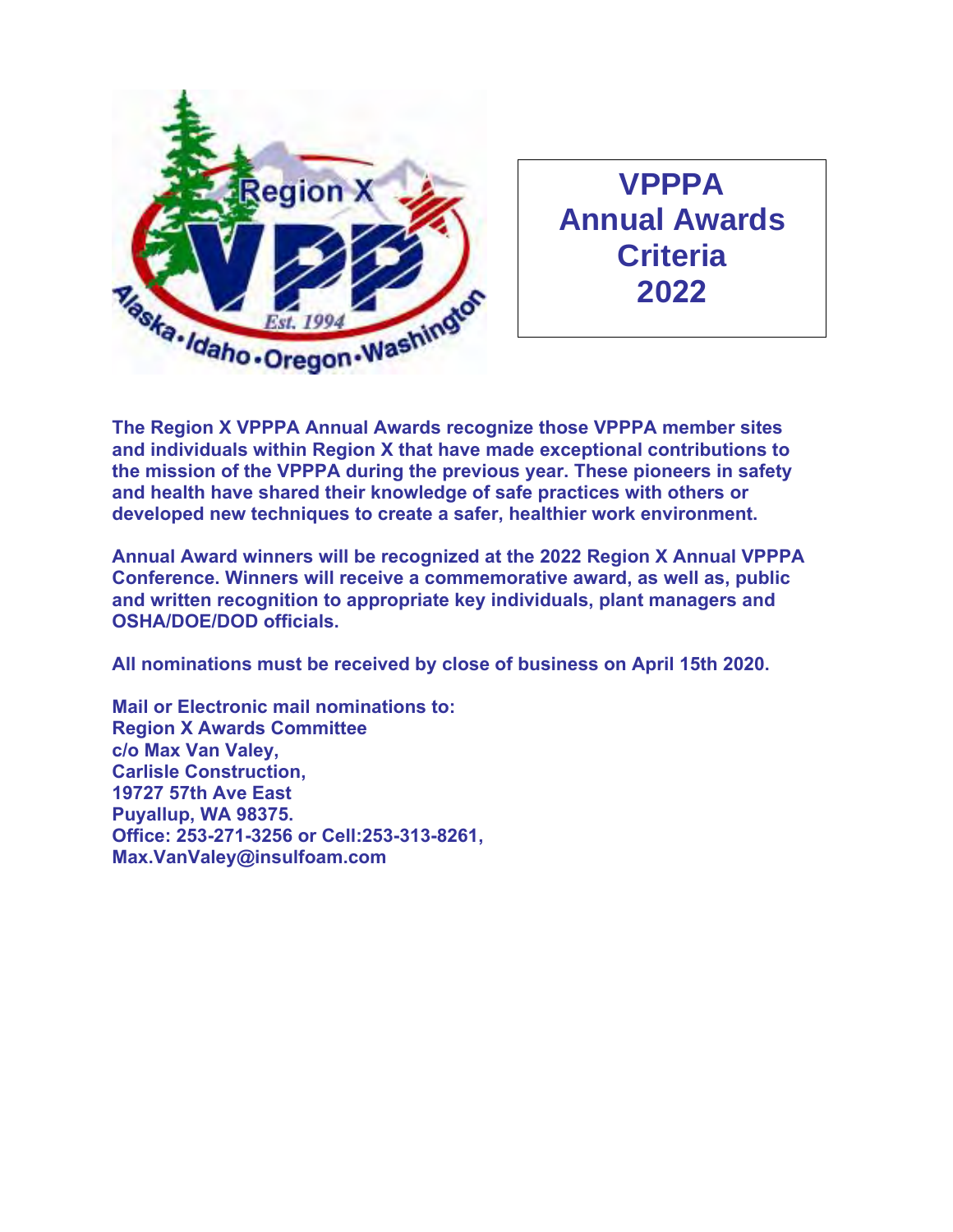

# **VPPPA Annual Awards**

## **ELIGIBILITY**

**Each nominee(s) must be a site, or an employee of a site, that is a member of the Region X VPPP Association in good standing from one of the categories listed below:** 

- **a full member,**
- **an associate member,**
- **a corporate member,**
- **an agency within the Region X boundaries, or**
- **a non-profit organization member.**

**Eligible activities must have been completed in the calendar year prior to the regional conference.** 

# **AWARD CATEGORIES**

### **OUTREACH:** *(Extending services or assistance beyond a site or company)*

#### **VPP Outreach Award**

The purpose of the Region X VPP Outreach Award is to provide recognition for our "VPP Ambassadors," who achieve an outstanding level of outreach activity and results, as well as, encourage others to reach that level outside of their site or location. Reaching out to communicate and persuade others of the benefits of pursuing OSHA or DOE VPP approval is an important part of VPPPA's mission. The VPP Outreach Award is for an individual, company, or worksite that has done an extraordinary amount of work in these areas.

#### **Safety and Health Outreach Award**

The purpose of the Region X Safety and Health Outreach Award is to provide recognition for our "VPP models" who reach out to share the safety and health technical and management expertise outside of their own sites. The award is for an individual, company or worksite that has achieved an outstanding level of outreach to other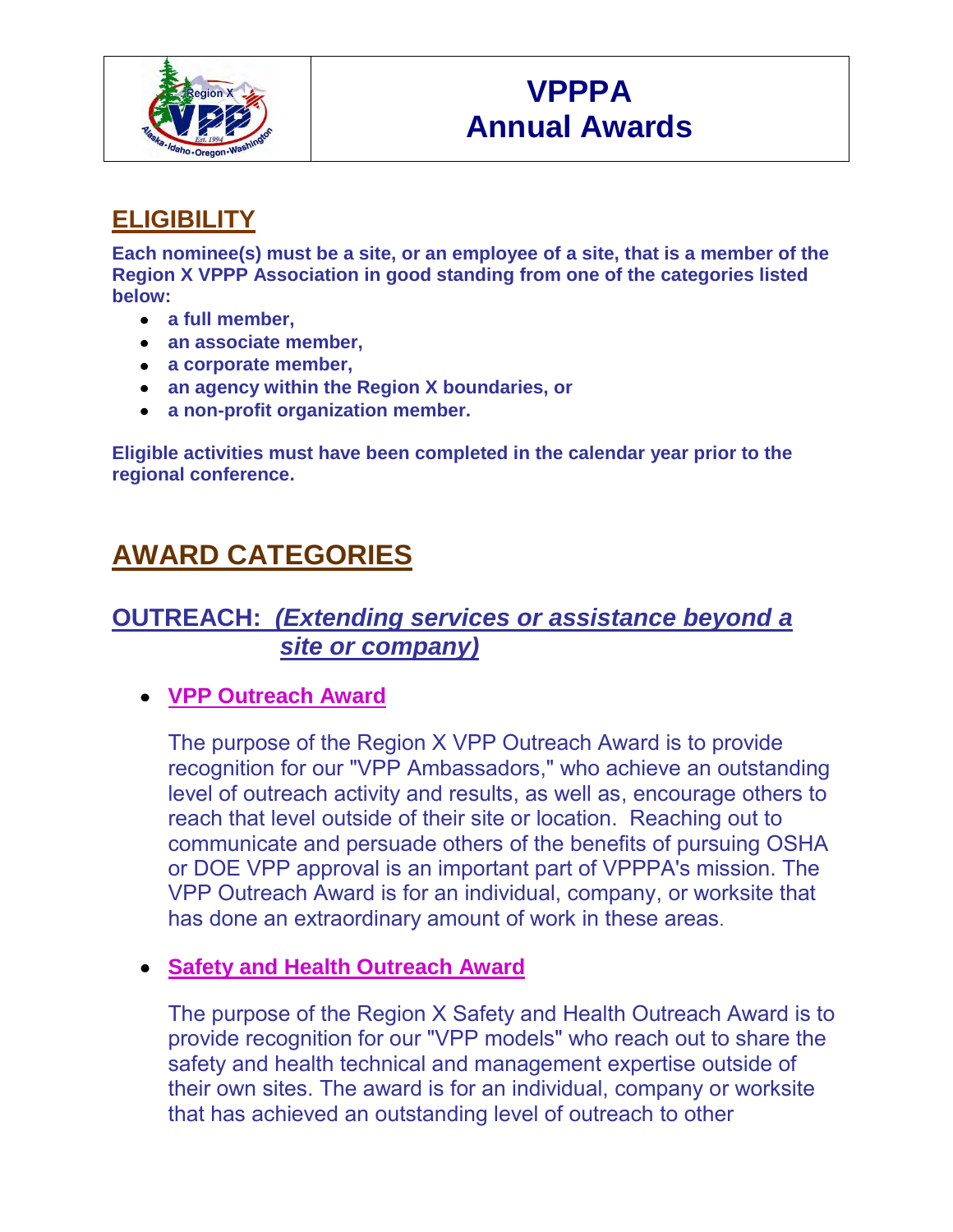

companies, groups, communities, or locations within the safety and health arena, not directly encompassing the VPP.

## **INNOVATION**: *(The introduction of something new!)*

#### **VPP Innovation Award**

The purpose of the Region X VPP Innovation Award is to provide recognition for a site or company that has developed, and successfully implemented, an innovation to encourage others to try new approaches, and to emphasize the value of creativity and flexibility in the resolution of worker safety and health problems. The innovation may be program related or of a technical nature.

## **MENTORING:** *(Assisting other sites to become VPP)*

#### **Mentor of the Year Award**

This award provides recognition for an individual or a site that has been identified on the national VPPPA list as a mentor, and who has worked with a company or sites trying to achieve VPP Star or Merit status.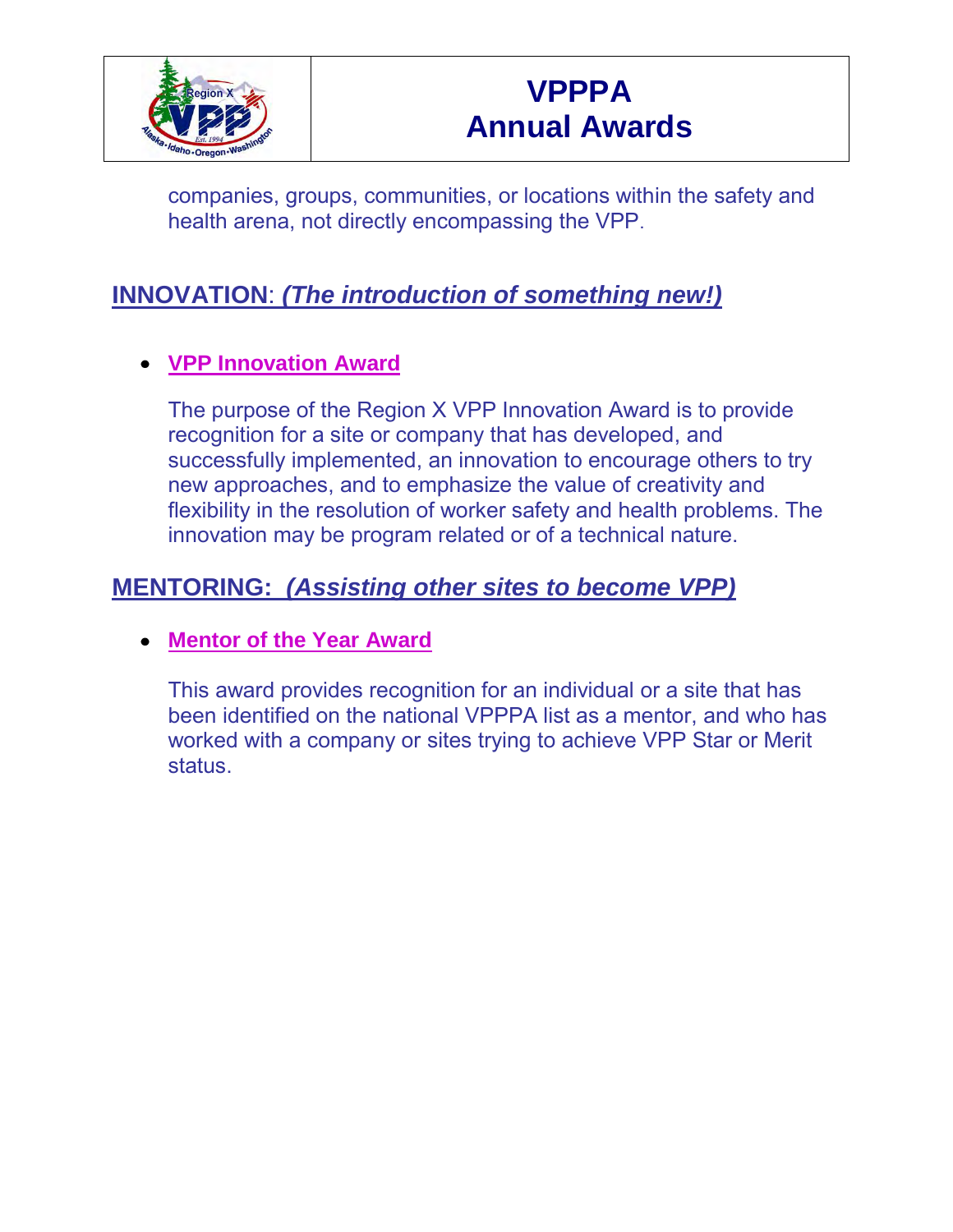

## **SELECTION CRITERIA FOR THE REGION X OUTREACH AWARDS**

The Awards Committee will make its judgment based on the following criteria:

#### **Effort Involved**

The Committee will look at a variety of aspects of efforts, including the commitment of resources (such as staff, time, travel, and/or dollars invested); or, for a group, other resources that were involved (such as plant managers and/or corporate officers).

#### **Originality**

The Committee will consider whether any unique approaches or mechanisms were used in the outreach that could be utilized by other VPPPA members.

#### **VPP Outreach Award**

The Awards Committee will consider the impact on the VPP of the outreach efforts during the previous calendar year for the industries, communities, or locations receiving outreach. This includes the relation of the nominee to the organization that received the outreach (such as whether it is a direct competitor, a first outreach effort, or part of a series of invitations extended by the recipient). The VPPPA will also consider evidence of results such as VPP memberships initiated, VPP application problems solved, VPP Application Workshop attendance generated, VPP application submitted, and VPP approvals obtained.

#### **Safety and Health Outreach Award**

The Awards Committee will consider the impact of the outreach efforts during the previous calendar year for the companies, communities, locations, and industries receiving outreach. This includes the relation of the nominee to the organization that received the outreach (such as different industry), any know problems solved by the outreach and organization that received the outreach, and any known problems solved by the outreach and demonstrated results.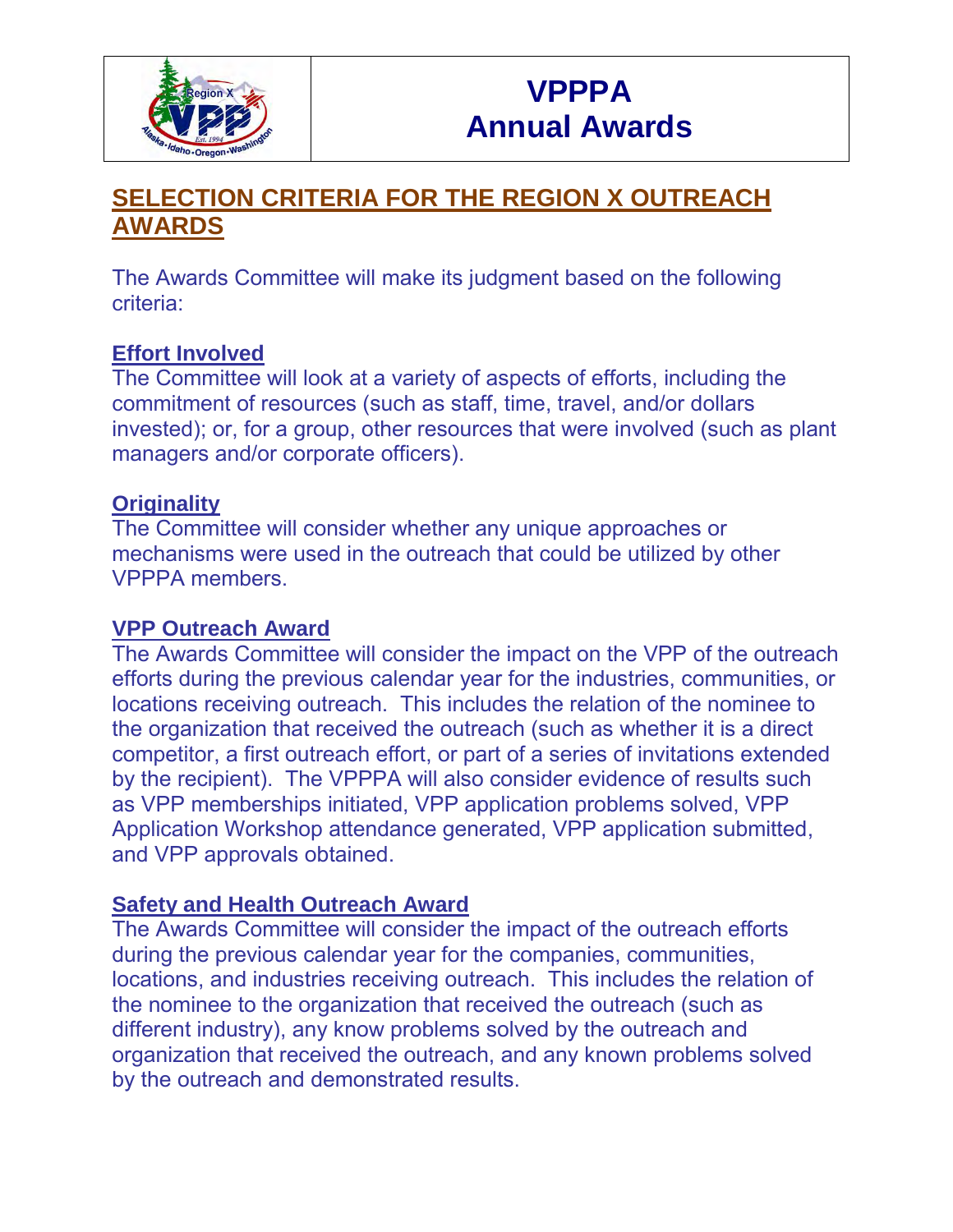

## **SELECTION CRITERIA FOR THE INNOVATION AWARD**

The Awards Committee will make its judgment based on the following criteria:

#### **Degree of Innovation**

The Committee will judge how significant the change is (how new and different) from approaches already in use across the country. It may be technical protection, control of a hazard, a management system, or a combination of the above. It should be a first of its kind.

#### **Impact at the Nominee(s) Site(s)**

The Region X Awards Committee will be interested in what difference the innovation has made in the previous calendar year. The impact need not necessarily be quantified, such as reduction of injuries or workers' compensation costs, but may include an increase of worker acceptance of needed protection. The nominator would be expected to provide evidence of this impact.

#### **Impact on Others, Nationally or Globally**

The Region X Awards Committee will be interested in the innovation's impact on other companies, where it has been adopted, and OSHA's opinion of the innovation. This may be measured by numbers of visits to the nominee's site to see and discuss the innovation, requests to make visits to other sites for interviews, articles concerning the innovation by the media, use of the innovation by other sites, and any evidence of impact know to these other sites as a result.

## **APPLICATION & SELECTION REQUIREMENTS FOR THE REGION X MENTOR OF THE YEAR AWARD**

- 1. A completed application form shall be completed for each individual or site that is nominated.
- 2. A list of the sites that were mentored from January 1st to December 31st of the previous calendar year must be included with the